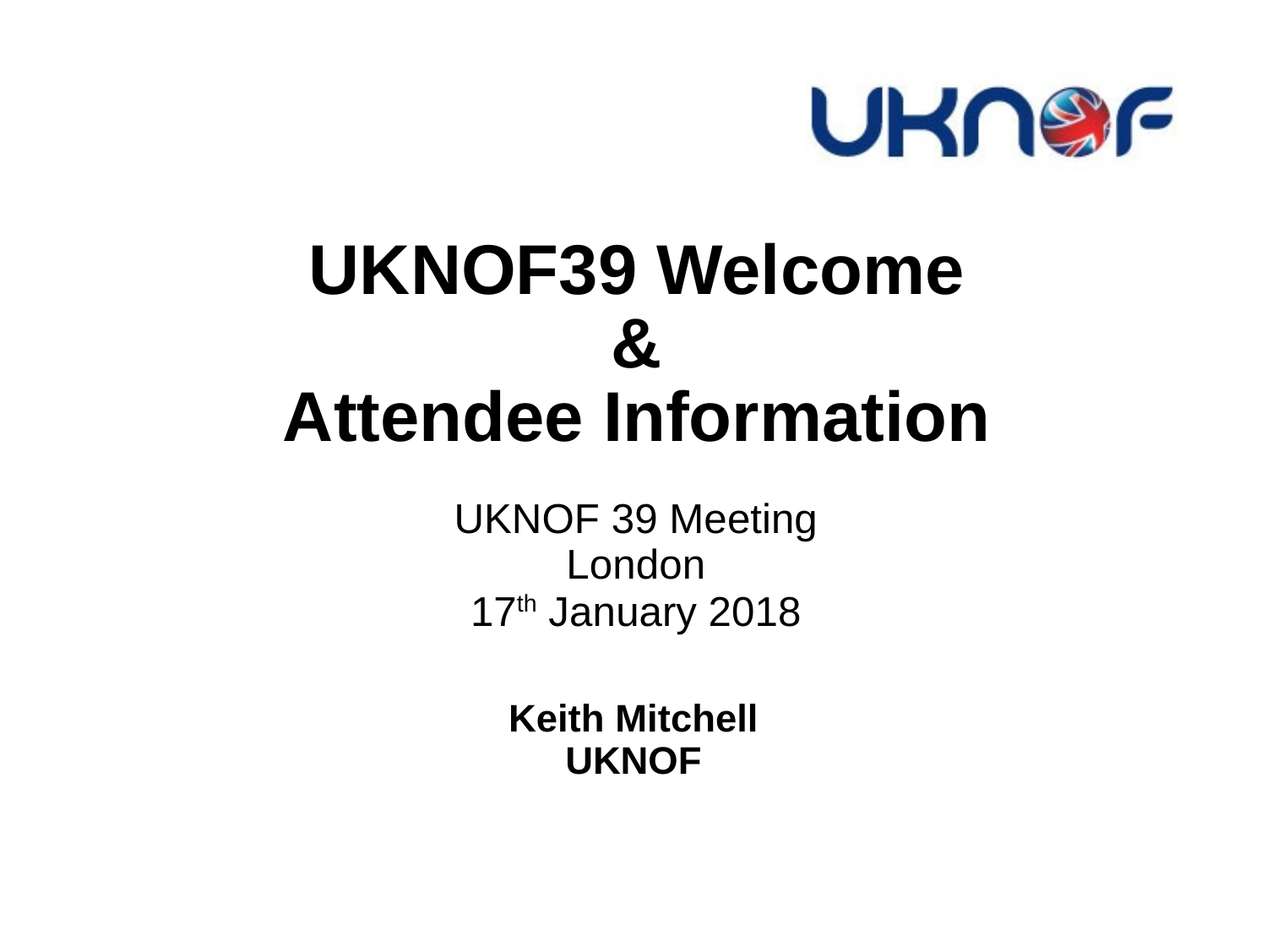# **UKNOF Remit**



#### • From Charter:

- *"To pro-actively support the sharing of knowledge, ideas and best practices to enhance the effective, stable and secure operation of the UK's Internet infrastructure as a whole."*
- Or:
	- *"Distribution of clue"*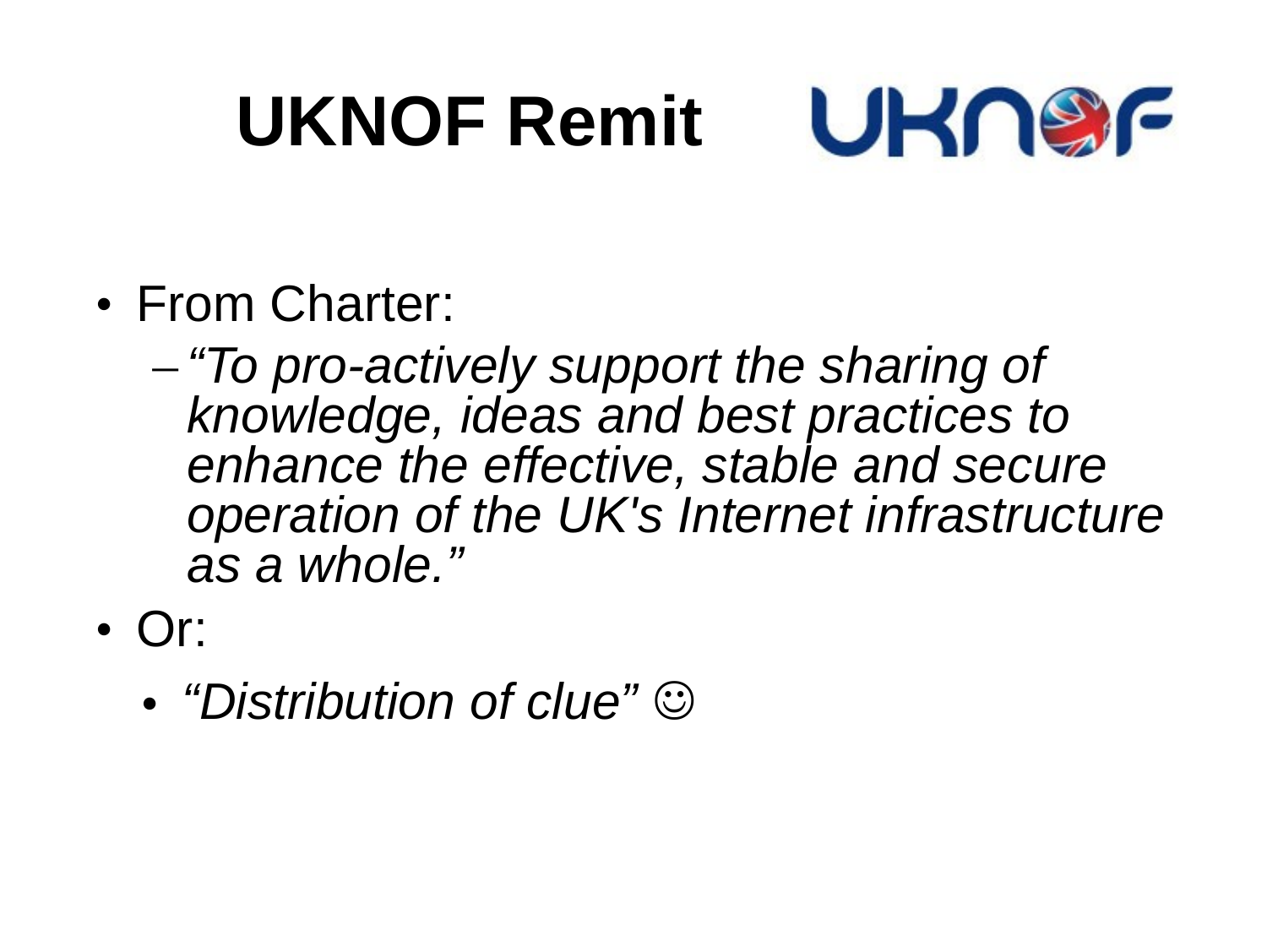# **What is Where**



- WiFi:
	- *uknof-a* 5GHz (preferred)
	- *uknof-legacy* 2.4Ghz (caveat emptor)
	- PSK: *@uknofmtg*
- Break, lunch and toilet locations
- Dietary restrictions
- Fire exits and assembly point
	- voice announcement use signed fire exits
	- down stairwells to Exchange Square
	- assembly by Botero "Broadgate Venus" feet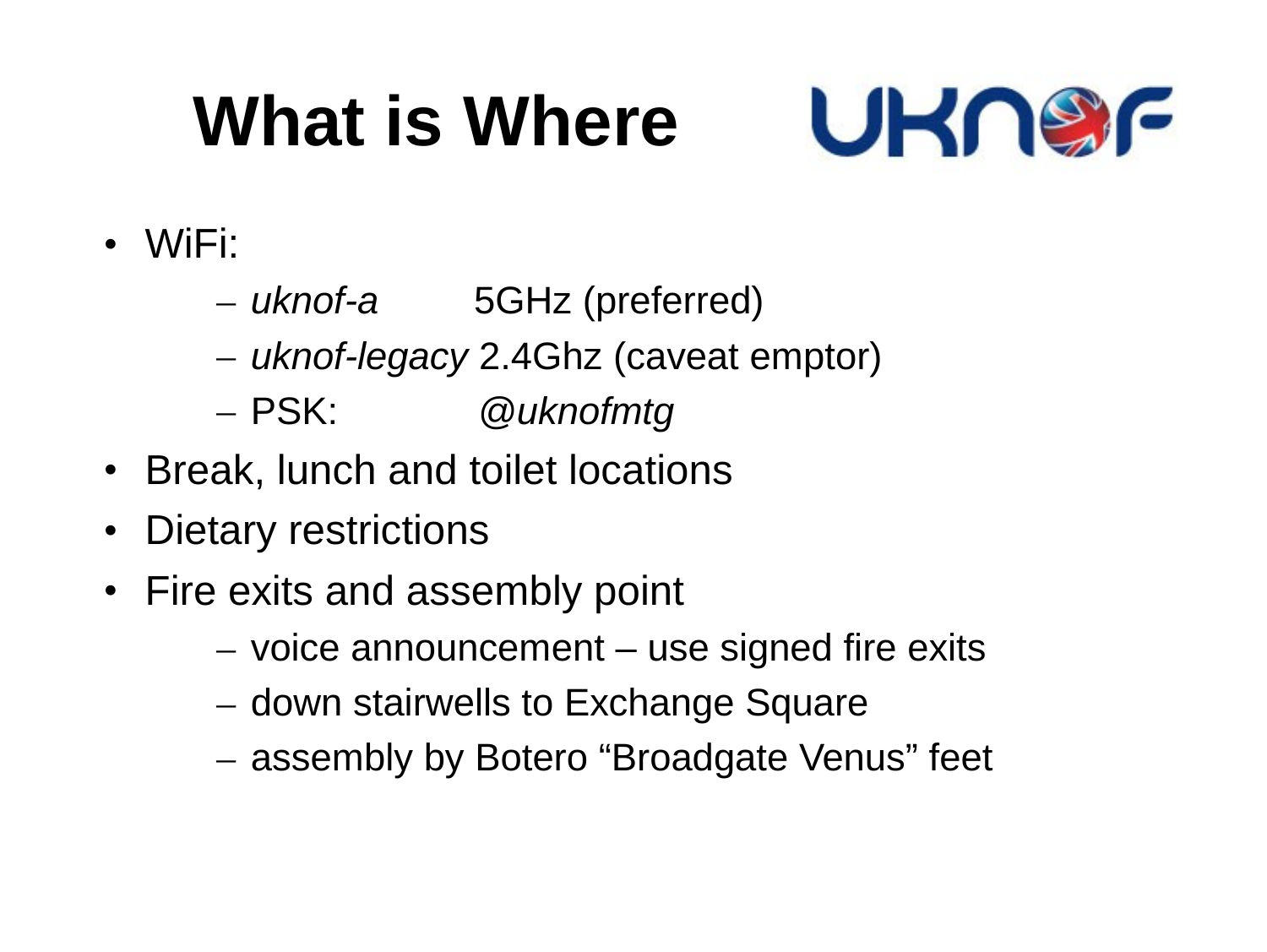# **Break and Session Rooms**



- PGP signing session:
	- Bishopsgate Room 1 behind registration desk
	- Lunch 13:00-13:30
	- Luke Sheldrick
- Bishopsgate Room 2 available for calls, mtgs etc
- Quiet room: *no phones please*
- *No* RIPE Atlas probe distribution this time around
- "Pints n' Packets" networking event
	- 6pm in lobby
	- name badges required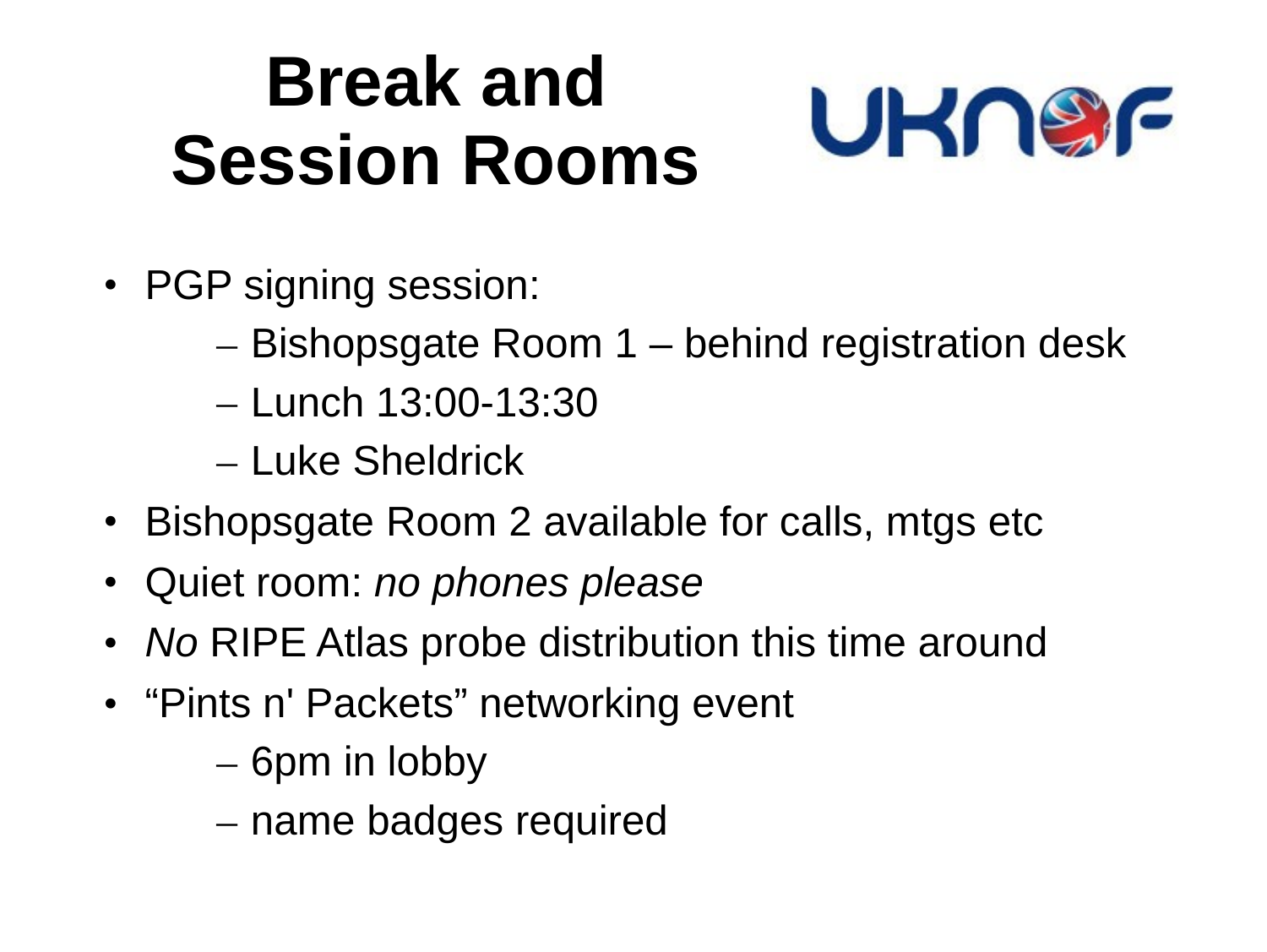# We are Webcasting URNSF

- Please set your beeping devices to silent
- Please wait to be given a microphone, and identify yourself and affiliation before asking a question
- IRC room at *#uknof@irc.terahertz.net*
- Social media hashtag *#UKNOF39*
- Note NCSC talk at 14:00 will not be webcast or recorded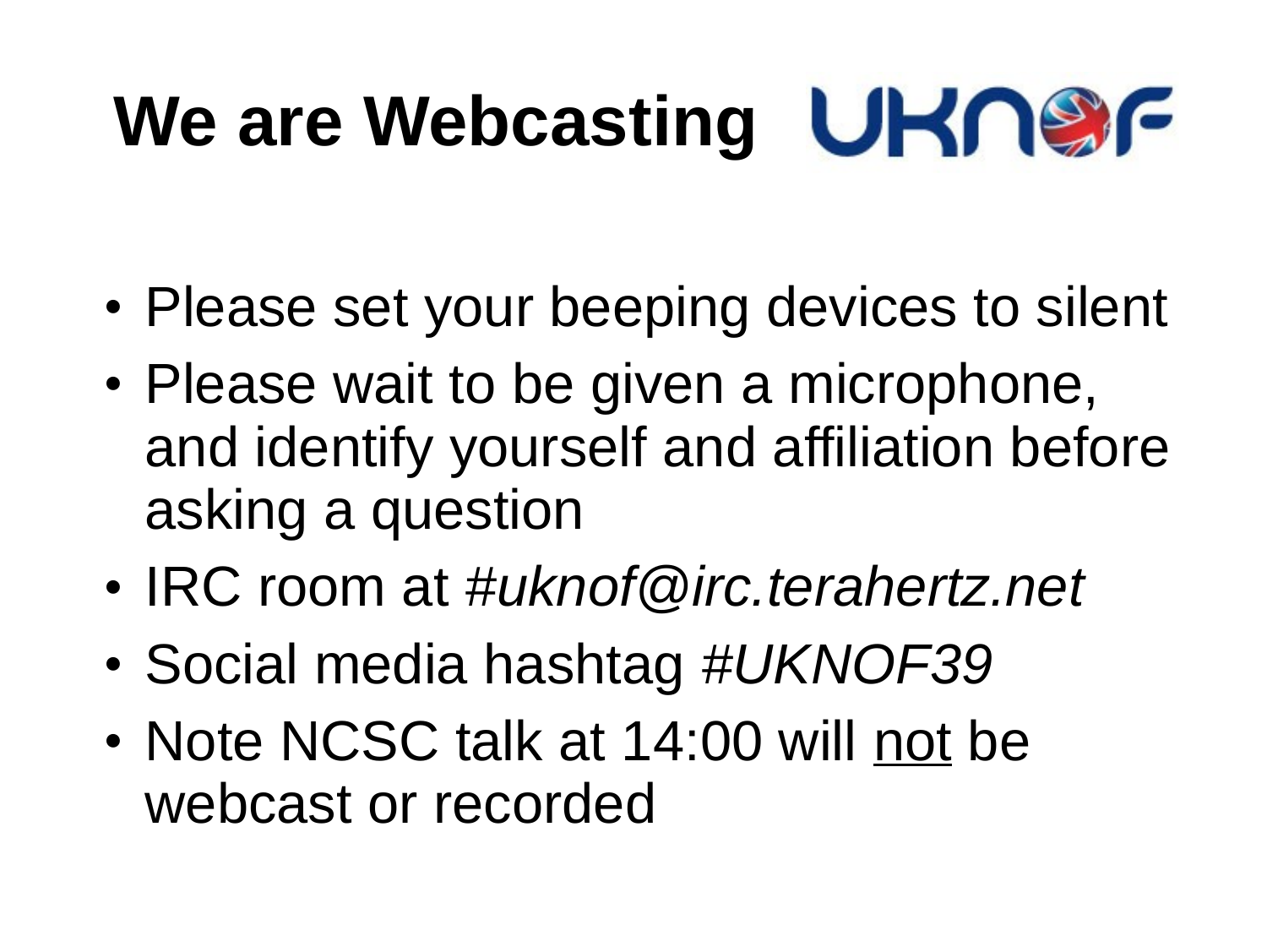## **Speakers**



- Please see me, Marek or Cathy if:
	- Any slide upload issues
	- You have special AV requirements
- Tips at:

– https://wiki.uknof.org.uk/Speaker\_Information

- Good timekeeping helps  $\odot$
- Timeslots *include* Q&A

– countdown is to end of you speaking, not the slot

- Devices  $\rightarrow \rightarrow$  mode
- We appreciate your contribution !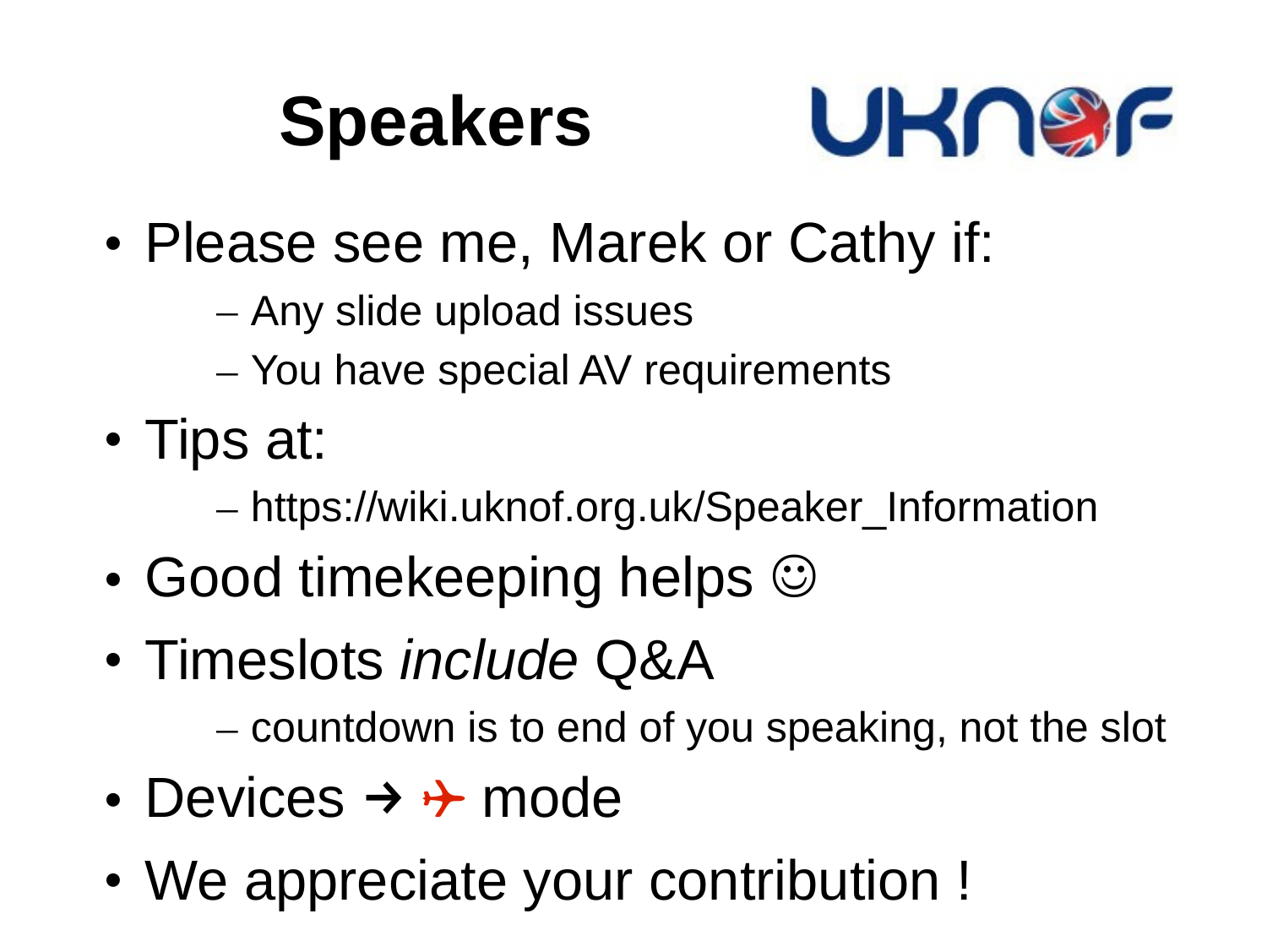#### UKNSF **Keeping it Fun !**

- UKNOF Respect Policy
	- http://uknof.uk/respect
	- applies online as well as at events
- UKNOF Crew members
	- Turquoise badge lanyards
- Welcome our first timers !
	- Green badge lanyards
	- Contact Debbie Casey at registration desk if you need help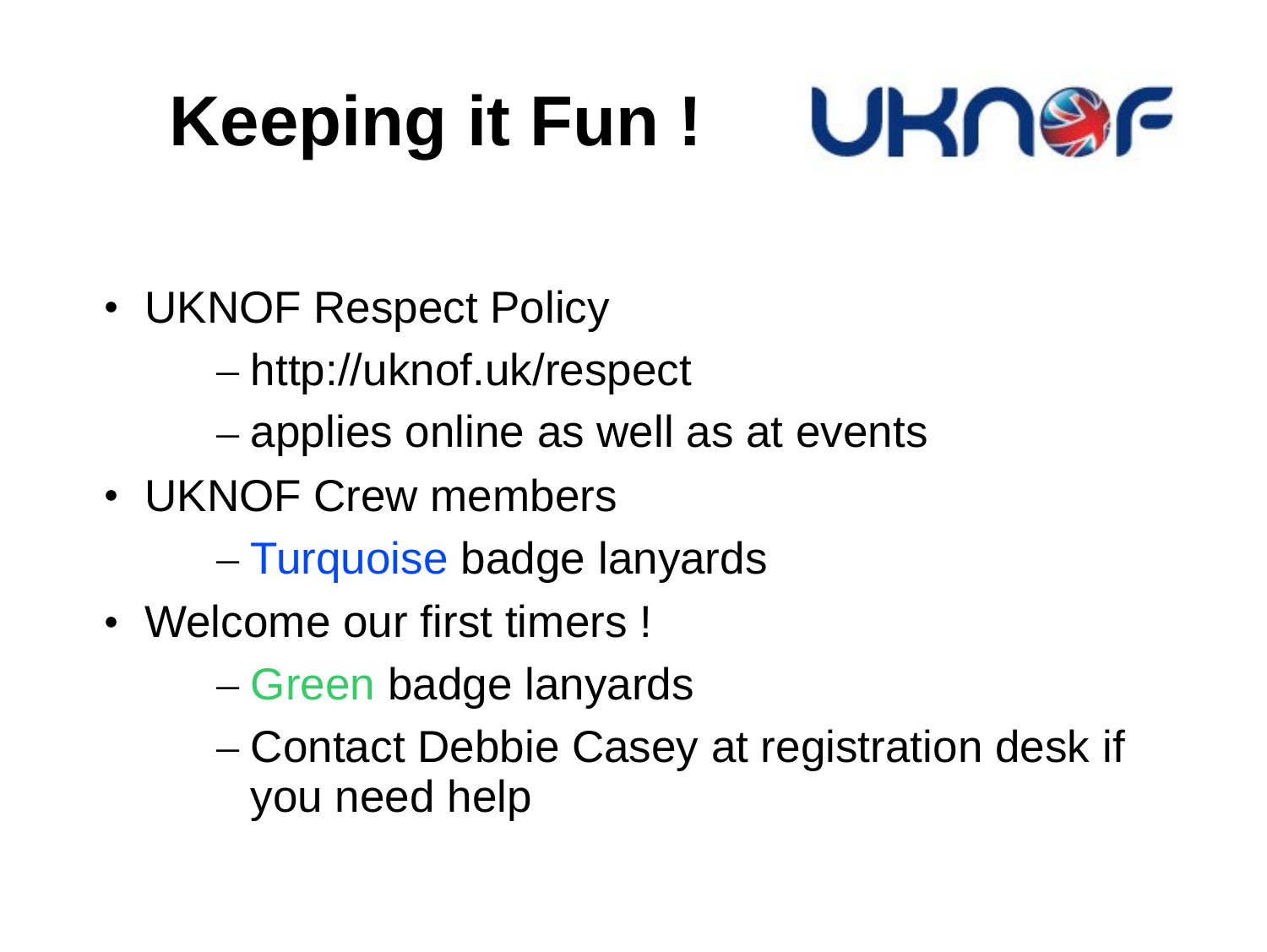## **Changes to UKNOF Crew**



• Rob Evans has stepped down from Programme Committee

– he remains on the Advisory Committee

- Please welcome new PC members !
	- Ben Carter
	- Steve Jones
	- Hal Ponton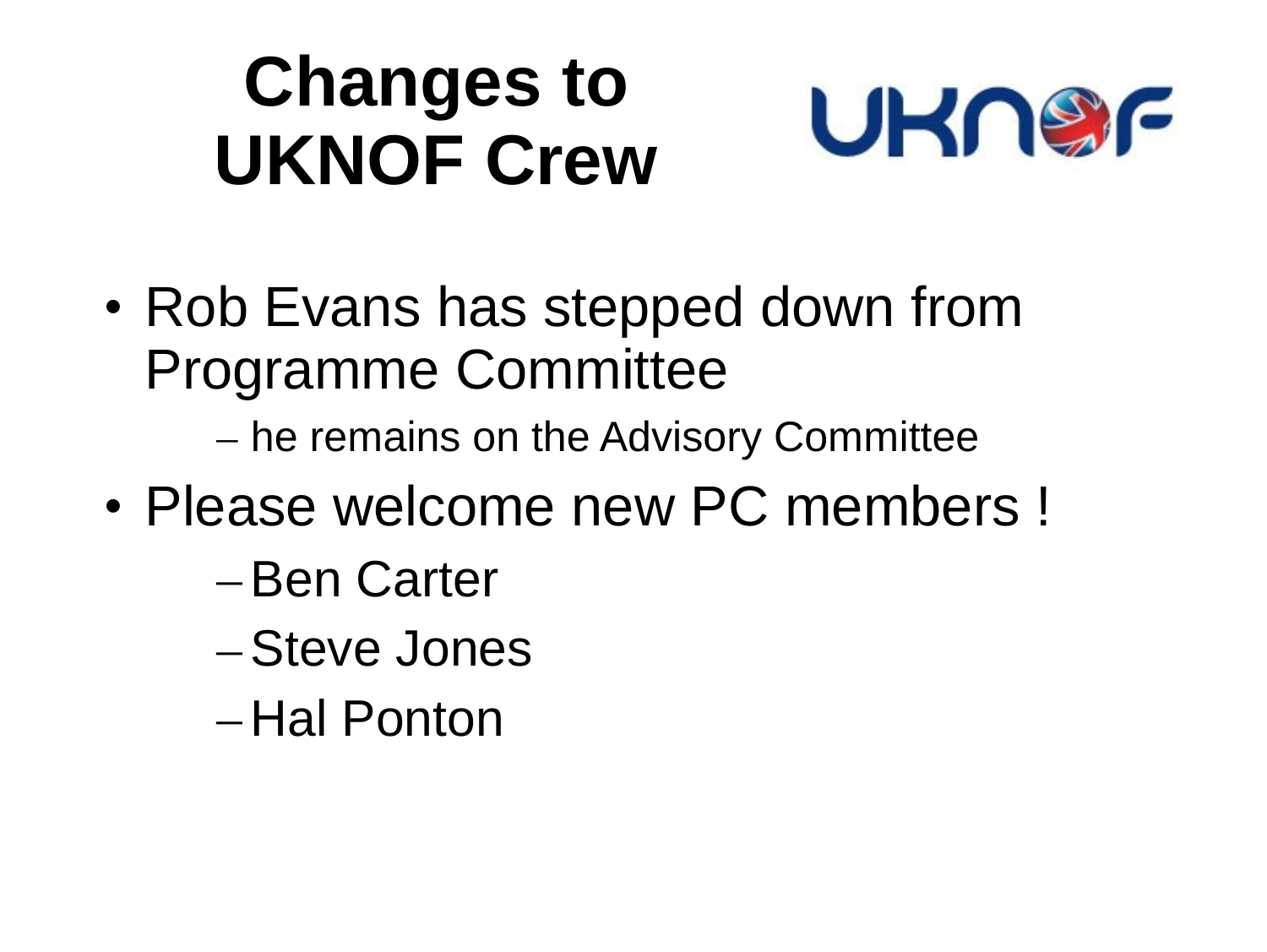# **Changes to UKNOF Crew**



- Mike Hughes intends to step down from UKNOF Board
	- will continue to serve until replacement appointed – continuing on PC and connectivity support
- Board is working with committees on appointing new Board member(s)
- Mike and Rob have (& still) made a huge contribution to UKNOF – Thank You !!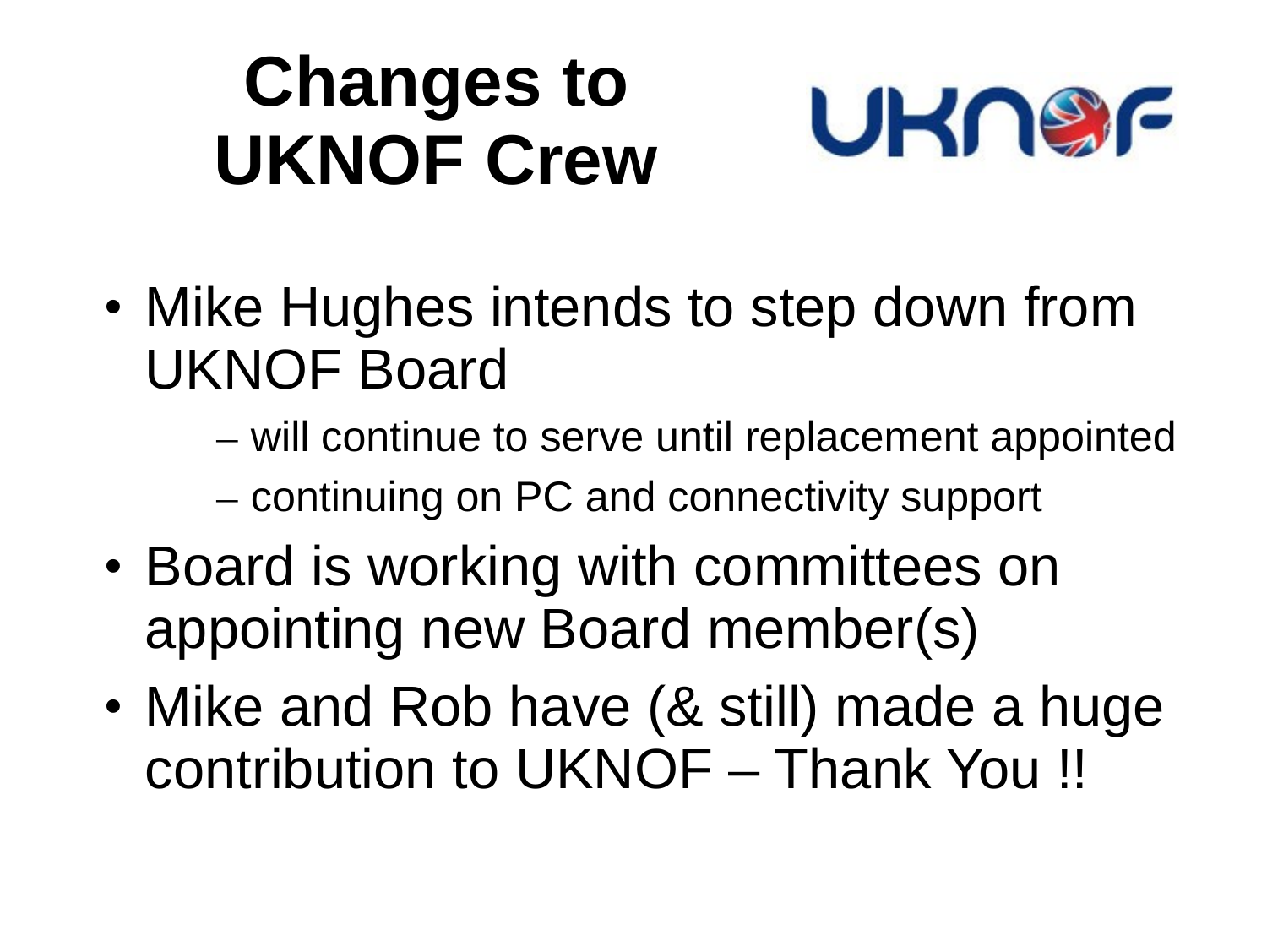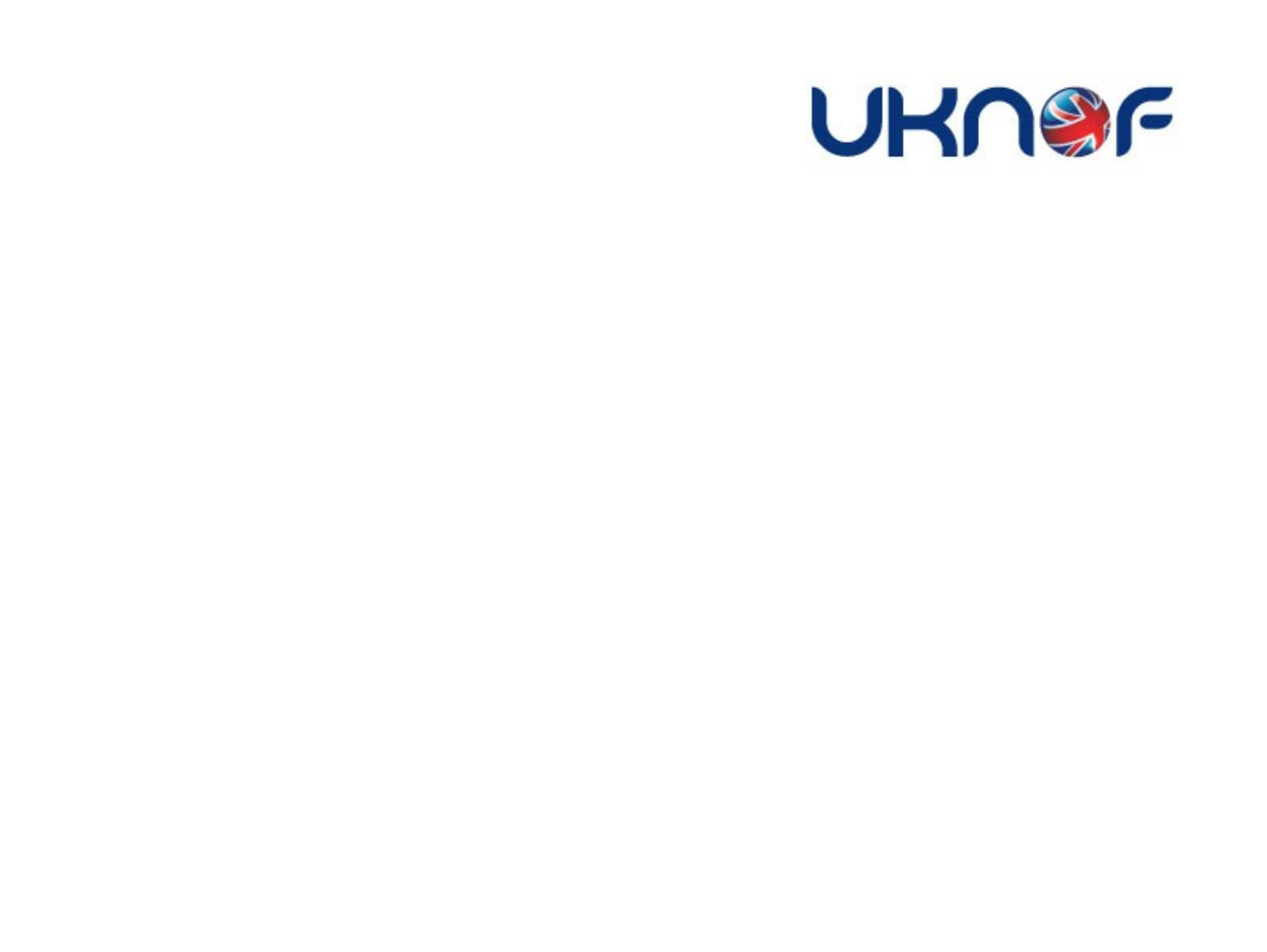### **Goodbye UKNOF39**



- THANK YOU !!
	- Sponsors
	- Patrons: BT, individuals
	- Partners
	- Programme Committee
	- Volunteers
- All our speakers
- Let us know what you thought !

– **http://uknof.uk/survey39**

– **http://uknof.uk/am39, http://uknof.uk/pm39**

- Please *then* clear room to let crew do take-down
- Please return lanyards to desk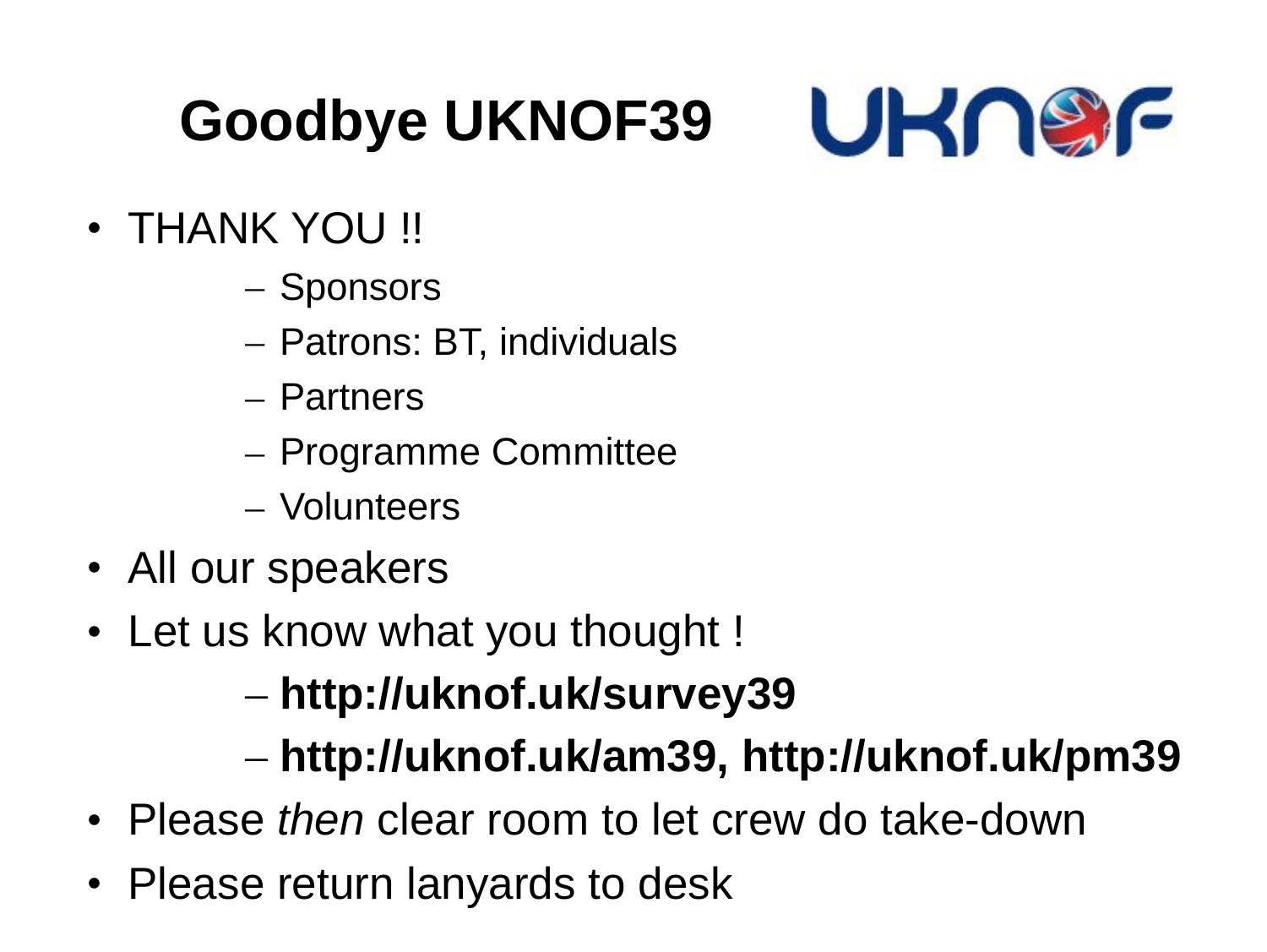# **UKNOF40**



- **http://uknof.uk/40**
- Manchester Central, 27<sup>th</sup> Apr 2018
- Register:

### –**http://uknof.uk/register40**

• Call for Presentations open now: –**http://uknof.uk/cfp40**